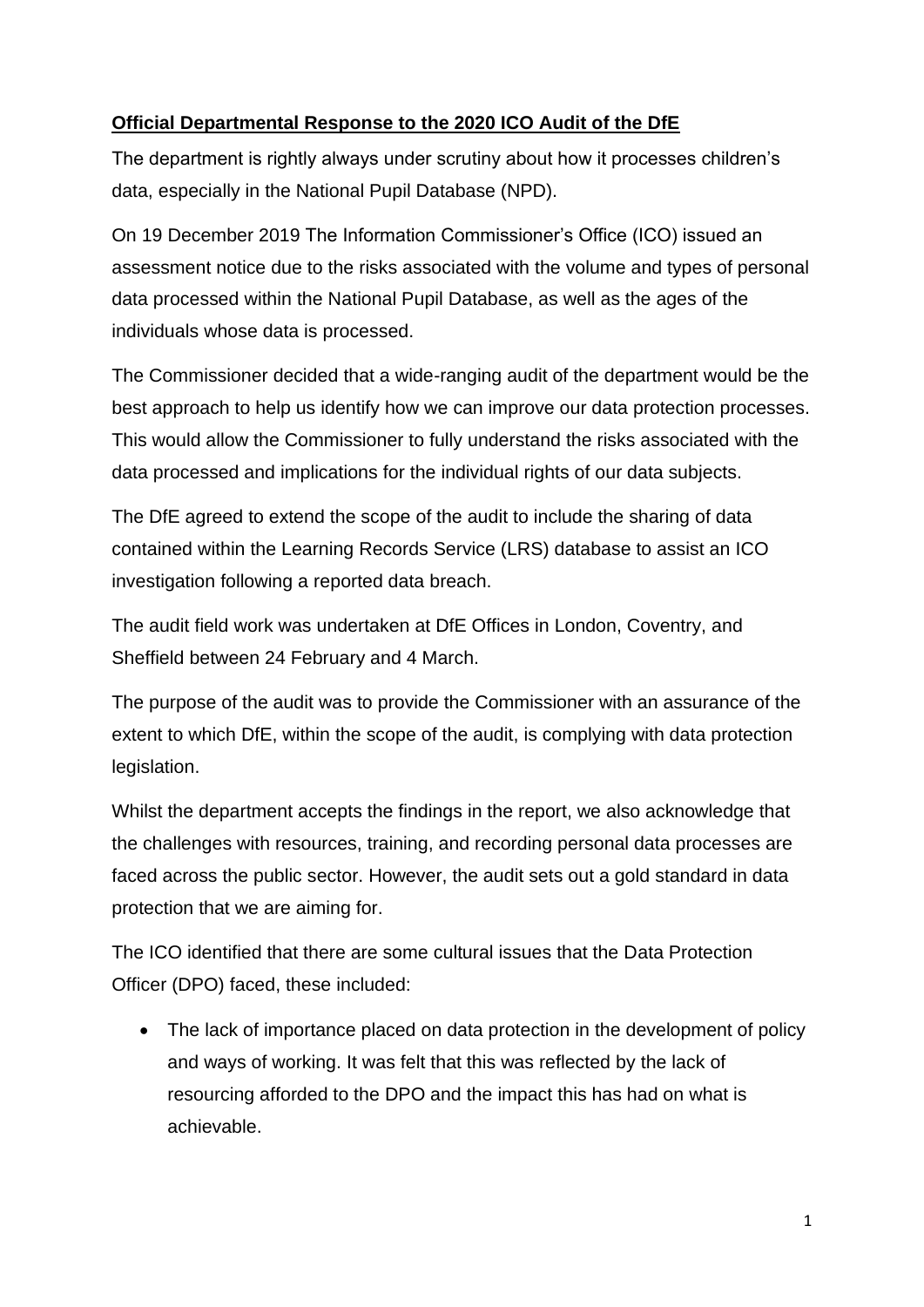• The light touch approaches the department has taken when providing advice and guidance on data protection matters.

Moves to address these issues have included the provision of sufficient resources to the DPO to enable a much more proactive approach. This has benefitted many of the COVID workstreams the DPO's team have been engaged in, allowing them to work much more closely with both schools and teams within the department. As the DPO office grows in maturity, so will the provision of the full range of data protection services including compliance and training.

Prior to the audit taking place we initiated an ambitious reform of the organisational structure relative to data protection functions. This was supported by the additional resources provided to the DPO office which was also relocated to within the Chief Data Officer's (CDO) Data Directorate. The Privacy and Information Rights Advisory Service (PIRAS) was brought into the DPO office. The legislative requirement for the DPO to inform and advise the controller is clearly defined within this structure with the Permanent Secretary regularly briefed with clear lines of communication in situ.

The DPO has led a programme to develop a comprehensive framework of data protection policies. This refresh will see an overarching Data Protection Policy incorporating a comprehensive set of supporting policies. Information Security policies are also under review and stakeholder engagement is advanced. The policy framework ties in with developments across other areas in the department, notably information security but also knowledge information management, commercial, and data operations. A full review of live contracts is also underway to ensure GDPR compliance.

To ensure consistency across the various work strands there is close alignment between the information security and data protection teams. The creation of strong governance frameworks is being co-ordinated within the work being done to address the report recommendations. This, along with the structural changes that have been implemented, has addressed the cultural barriers identified by the ICO auditors during their visit. The close collaboration of many teams across the department is being reflected in the work carried out to meet the ICO recommendations.

The 'light touch' approach that has traditionally been the approach the department has taken when providing advice and guidance on data protection matters has been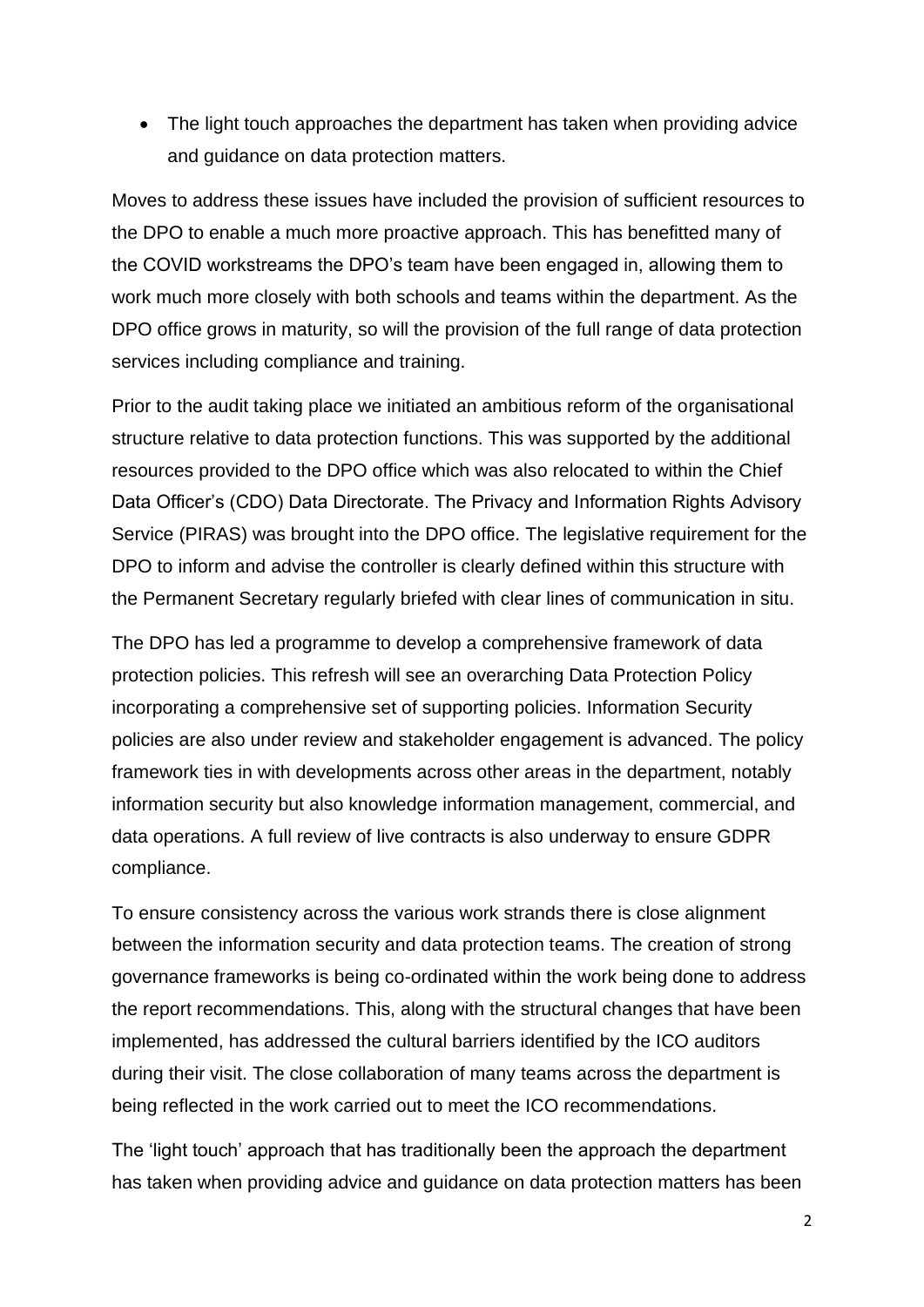discontinued. With additional resources and working in a collaborative environment the DPO is now much more proactive. This has benefitted many of the COVID-19 workstreams the DPO team have been engaged in, allowing them to work much more closely with both schools and teams across the department. The DPO team supported Department of Health and Social Care colleagues and schools in a range of COVID-19 testing pilots, working closely with the ICO to enable progress toward a wider roll out of the programme.

The ICO raised concerns around privacy notices and data sharing that the DPO has worked very closely with colleagues from ESFA and Data Directorate to address through the development of a data sharing policy and data sharing strategy. Building on lessons learned during the early period of the COVID-19 pandemic, steps have been taken to improve how we share privacy information with schools as well as simplifying the information they pass on to parents about what we in the DfE do with their data. A key strand of this work will be to make the service efficient and usercentred and the DPO began to implement improved ways of talking to parents about how we process their data in response to COVID-19 by changing the format of privacy notices to a question-and-answer configuration. This was exemplified in the free school meals voucher scheme. The changes have been welcomed by schools and a review of all our privacy notices is being undertaken.

The review into all personal data processing activities within the department is well under way and nearing completion. We are conducting a full audit across the department to identify what personal data we use and that we are using it legally. Additional work is also taking place to address ICO concerns around information risk. The DPO and Knowledge and Information Management (KIM) teams are engaging with colleagues across the department to fulfil these important obligations. We are also using the information from the review to support work on the COVID-19 response. This information was further utilised by the DPO team when working with respective policy teams to ensure the continued processing of personal data should an adequacy agreement not be in place as part of the UK exit from the EU.

To support these activities more training and awareness will be delivered to those with information governance, data protection, records management, risk management, data sharing, information security, and individual rights